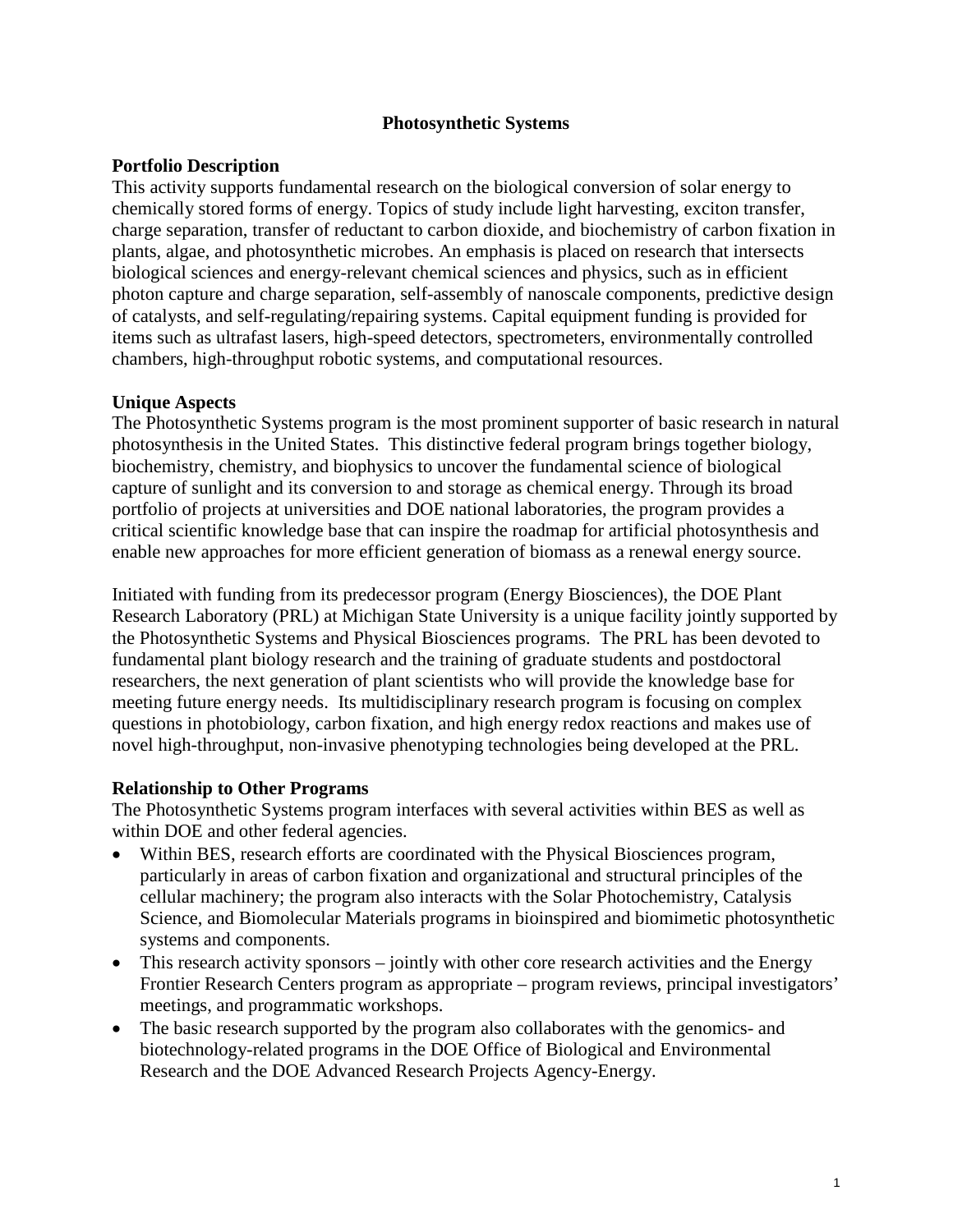- This activity interacts with the DOE Office of Energy Efficiency and Renewable Energy through its activities in the Solar Energy Technologies program on photovoltaics, the Biomass program on algal and plant feedstocks, and the Fuel Cell Technologies program.
- The program collaborates and coordinates its activities with the National Science Foundation, Department of Agriculture, and National Institutes of Health in areas of mutual interest where there are multiple benefits.

# **Significant Accomplishments**

Through its origin in the Energy Biosciences program, the Photosynthetic Systems program has a rich history of scientific impact. Scientists supported by the program have received numerous awards and prizes including the 2006 Balzan Prize (Plant Molecular Genetics Award) for efforts in developing *Arabidopsis thaliana* as a model plant experiment system. Building on that strong foundation, research in the Photosynthetic Systems program has made significant advances in our fundamental understanding of how nature captures energy from sunlight and converts that energy into chemical energy for the cell.

- Elucidation of the structure of the highly efficient light-harvesting chlorosome antenna complex and characterization of critical components of the algal light-harvesting complex are revealing the structure and molecular components important for light capture.
- Studies of photosynthetic reaction centers have identified regions important for controlling the directionality of charge separation and the efficiency of electron transfer.
- In characterizing the structure/function relationships in photosystem I, scientists are uncovering the fundamental mechanisms of photochemical proton-coupled electron transfer reactions, potentially leading to breakthroughs for coupling photons to fuels in photosynthetic hybrid systems.
- A study of photosystem I components from algae resulted in the development of a biohybrid complex that could produce hydrogen five times more efficiently than observed previously.
- A critical advance has been development of innovative methodologies for collecting simultaneous x-ray diffraction/x-ray emission spectroscopy data from photosystem II using femtosecond pulses from an x-ray free electron laser. Using these cutting-edge techniques, scientists achieved the unprecedented simultaneous imaging of the atomic and electronic structures of photosystem II, gaining critical insights into water oxidation.
- Complementary approaches probing charge transfer mechanisms and pathways in photosystem II are revealing how water molecules are directed to, bound, and activated by the oxygen-evolving complex. Through these studies, a more complete picture is being developed of the energy and electron transfer processes in natural photosynthesis.

# **Mission Relevance**

The impact of research in this activity is to uncover the underlying structure-function relationships and to probe dynamic processes in natural photosynthetic systems. Such fundamental knowledge can guide the development of robust artificial and biohybrid systems for conversion of solar energy into electricity or chemical fuels. Through this understanding, solar fuel systems can be designed which selectively use the best features from nature while bypassing the shortcomings of biology. Achieving this goal would impact DOE's efforts to develop solar energy as an efficient, renewable energy source. Further, the knowledge generated by this research may guide the improvement of photosynthetic efficiency in plants, algae, and microbes which would significantly enhance DOE's efforts to produce advanced biofuels.